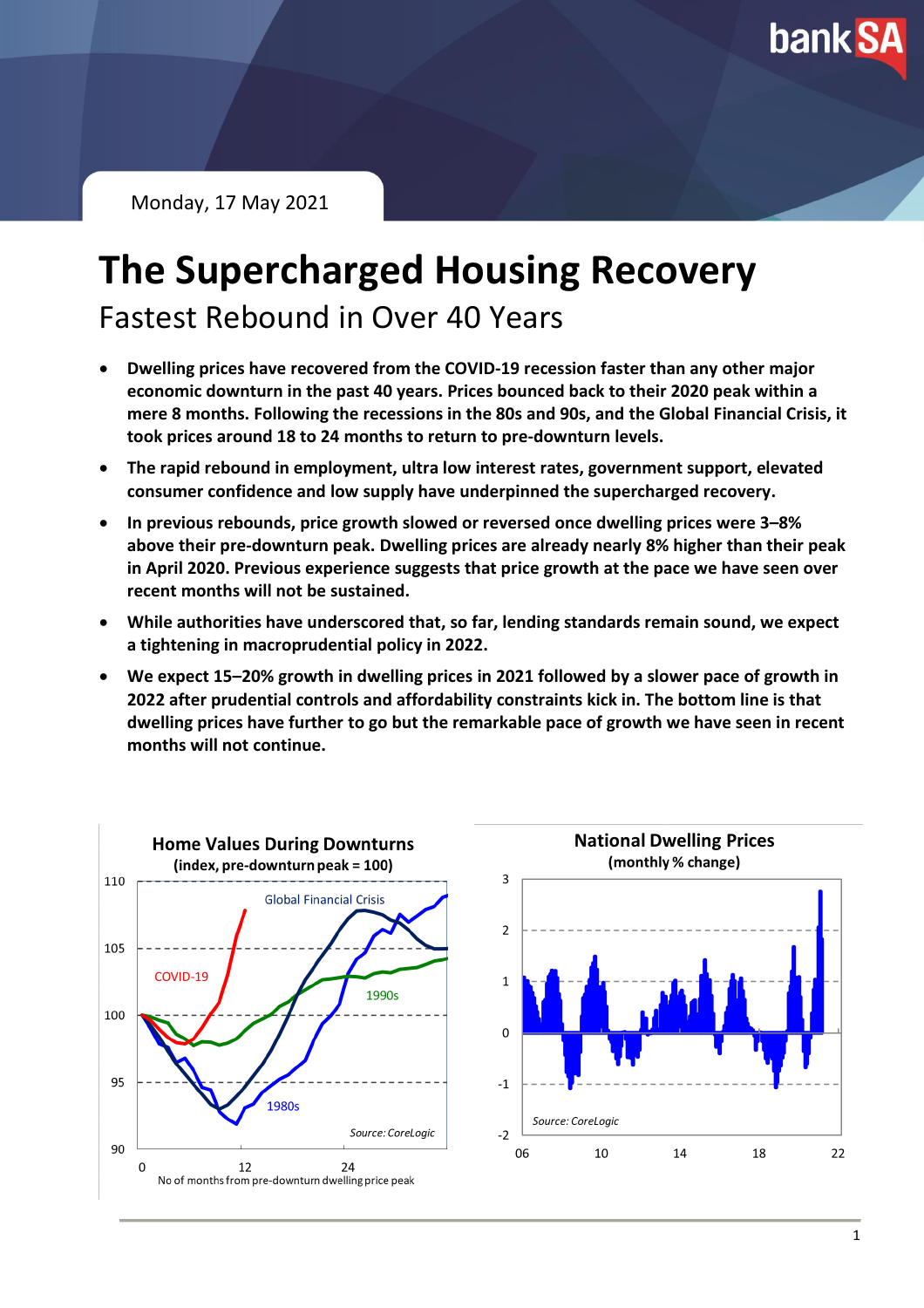#### **A smaller downturn and a faster recovery**

Australia has experienced four economic downturns since 1980, when the CoreLogic house price data begins. There were recessions in the early 80s, early 90s and 2020. There was also a slowdown in economic activity during the Global Financial Crisis (GFC), but a technical recession was avoided. <sup>1</sup> Dwelling prices declined during these downturns, although the speed of the recovery and the magnitude of the decline varied significantly between episodes.

Dwelling prices have rebounded from their COVID-induced lows remarkably quickly. In fact, prices were back at their 2020 peak within 8 months. Following the recessions in the 80s and 90s, and the GFC, it took around 18 to 24 months for prices to return to their pre-downturn peak.

The decline in prices during COVID-19 was also smaller than the falls during the 1980s recession and the GFC. In 2020, prices troughed 2% below their peak, which was around the size of the fall during the 1990s recession. In the other downturns, prices fell 7% or more before turning around.

There are several factors underpinning the supercharged housing market recovery in this cycle.

First and foremost, the economy has rebounded much faster than in other downturns. The labour market has roared back faster than economists and policymakers expected. We have already recovered the jobs lost between February and May 2020 and then some. Following the recessions in the 80s and 90s, it took over two years for employment to get back to its pre-recession peak.

In addition, the Reserve Bank's cash rate is at a record low and the RBA has indicated it expects to keep it there until 2024 at the earliest. As a result, variable mortgage rates are very low, which supports higher for housing demand. Fixed mortgage rates are also relatively low, but as they are priced off swap rates, the trough in the fixed rates might be behind us. Swap rates have moved off their 2020 lows as investors have reassessed the outlook for economic growth and inflation. Government support for first-home buyers is also playing a role.



 $1$  There is no single definition of a recession. The most common definition used in the media is a technical recession, which means there have been two consecutive quarters of negative growth in real GDP. Australia did not experience a technical recession during the GFC because GDP only declined in one quarter. However, the GFC still represented a significant negative shock to the economy and unemployment rose sharply to close to 6%.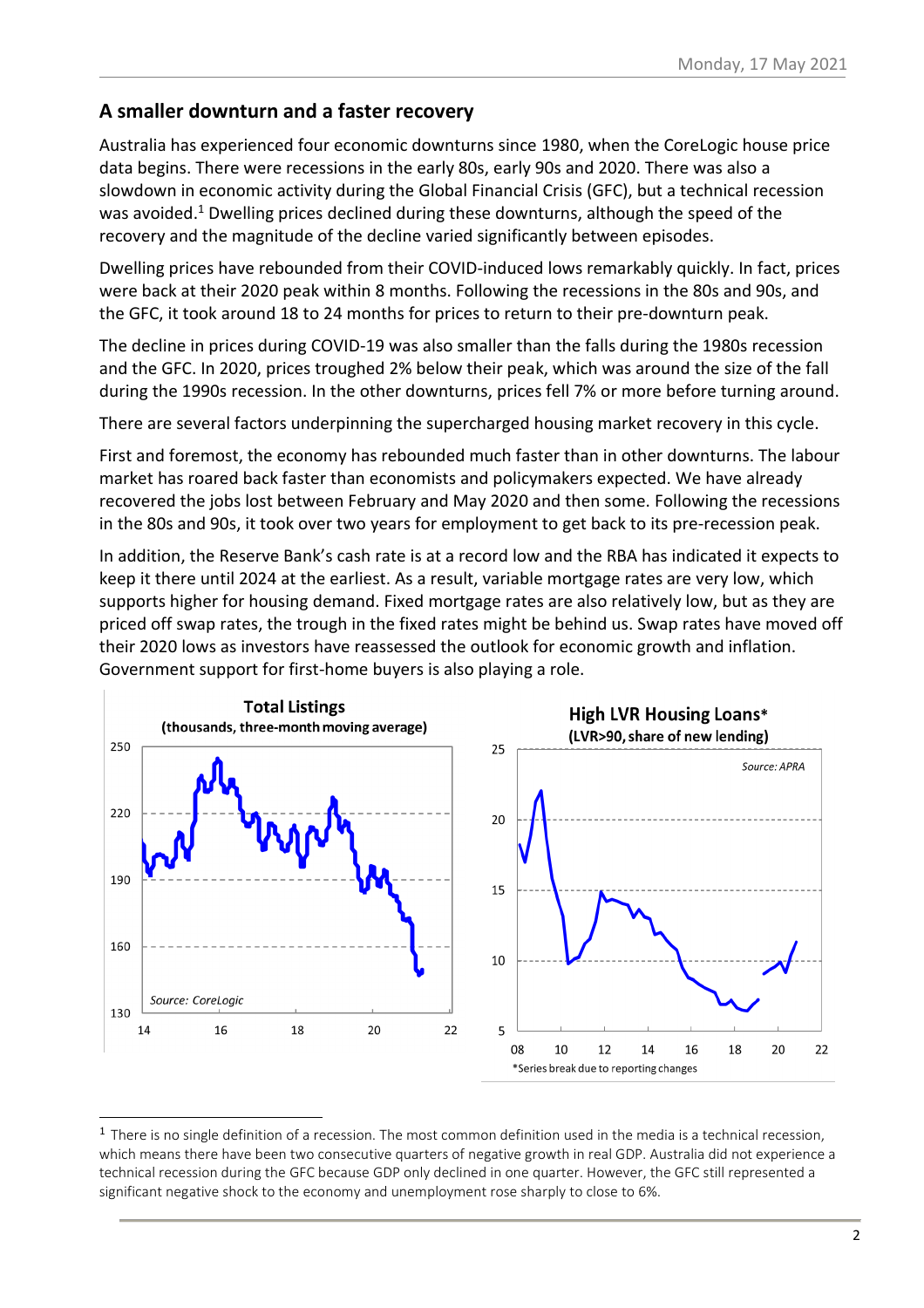The improvement in the economic outlook has bolstered confidence alongside progress in the development of vaccines and the relaxation of social-distancing restrictions. Consumer sentiment is elevated at around ten-year highs and this optimism is helping to fuel spending.

On the supply side, the low level of housing stock is also propelling prices higher. At the end of April, the total advertised listings were more than 30% below their average in the five years before the pandemic.

Examining previous house prices cycles can also shed light on when the housing market may begin to cool off.

During previous rebounds, price growth slowed or reversed once dwelling prices were 3–8% above their pre-downturn peak. The slowing in dwelling prices growth could be underpinned by several factors such as the normalisation in economic growth and a pullback in stimulus. Affordability pressures may also play a role – later this week we will be releasing another note in this housing series examining affordability more closely. Dwelling prices are already nearly 8% higher than their 2020 peak. Previous experience suggests that price growth at the pace we have seen over recent months will not be sustained.

### **Policymakers are holding off intervening for now**

The strength in the housing market has raised the question: will policymakers put the brakes on by tightening prudential controls?

Across the Tasman, regulators in New Zealand have recently implemented aggressive measures to clamp down on risks in the housing market. However, the market is running much hotter across the ditch. New Zealand dwelling prices were up an eye-watering 18.4% over the year to April, according to CoreLogic data. In Australia, annual growth was running at 7.8% in April.

Macroprudential controls were previous introduced in Australia in 2015 and 2017. Regulators implemented a 10% limit on investor loan growth and a 30% limit on the share of 'interest only' loans, amongst other measures. Dwelling prices fell in Sydney and Melbourne following the introduction of these policies. Both of these measures were removed by 2019.

We think it is a matter of when, not if, there will be a tightening in prudential controls. Although recent communications from the RBA and APRA suggest that authorities are some way from seeing the need to intervene.

Importantly, what concerns regulators is not rapid price growth itself but the risky lending which can be associated with sharp increases in prices. While credit growth has increased, it remains modest and has largely been driven by lending to owner occupiers. Policymakers are typically more concerned by rapid growth in lending to investors. When macroprudential controls were last tightened in 2017, loan approvals to investors accounted for a much larger share of new lending. However, it appears investors are starting to come to the party. In March, new lending to investors jumped 12.7%, the strongest monthly growth in almost 18 years.

Policymakers have underscored that, so far, lending standards remain sound. This refers to indicators like the share of new lending with high loan-to-valuation (LVRs) ratios and debt-toincome ratios. These measures remain low relative to historical levels, although notably the share of new lending with LVRs greater than 90 picked up in the second half of last year.

There are also positive spillovers to the broader economy from a strong housing market. And as such, policymakers will not want to clamp down on housing pre-emptively, particularly as the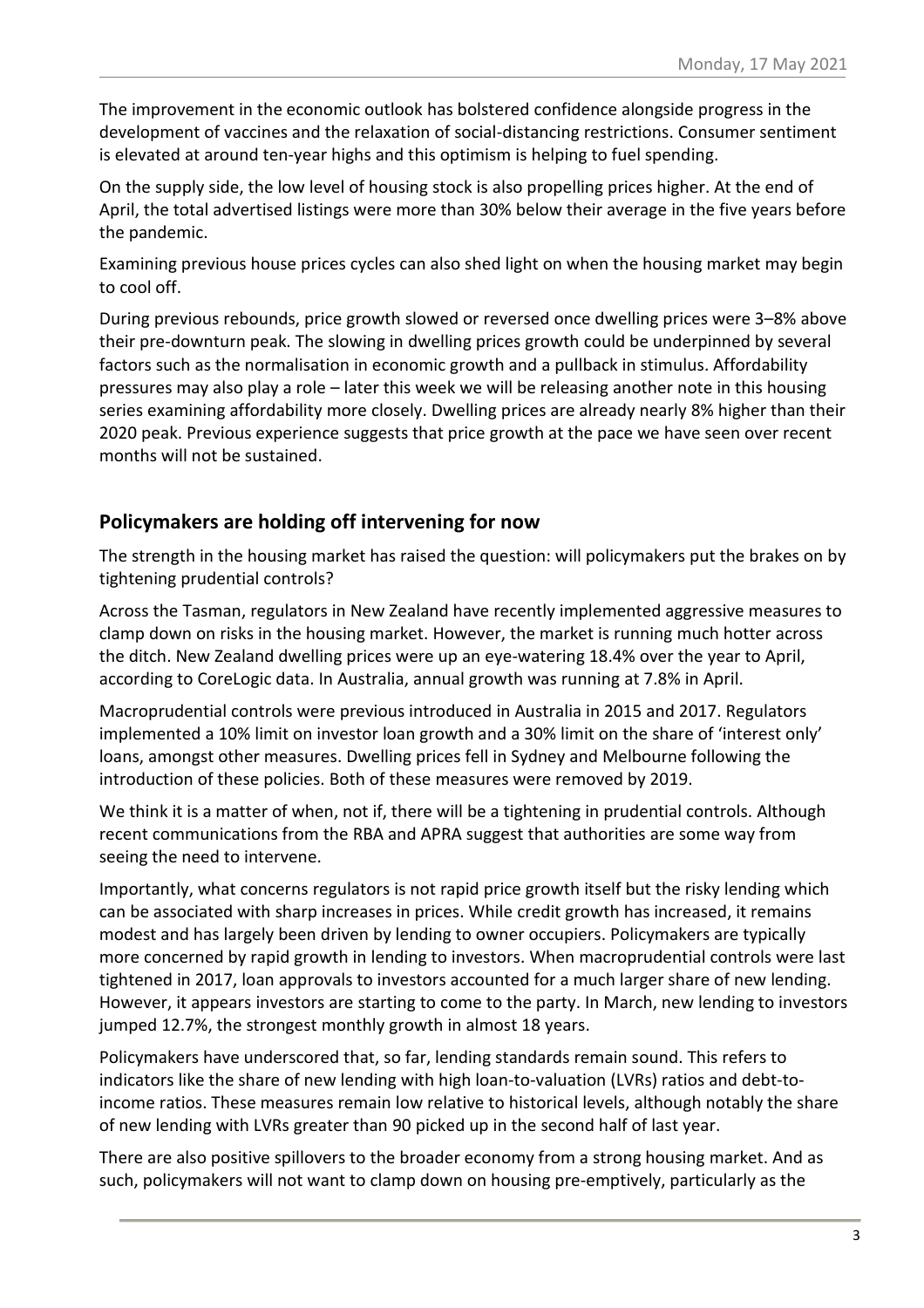economy recovers from the COVID-19 recession.

Taking into consideration recent communications of policymakers, we expect an intervention is likely next year.

#### **Outlook**

We expect 15–20% growth in dwelling prices in 2021 followed by more moderate growth in 2022.

The forces which have driven the increase in prices are not going to dissipate any time soon. Interest rates will remain very low for some time yet. The economic backdrop will improve further as the labour market continues to recover, interest rates remain low and vaccines are rolled out. We also expect the housing stock will remain low as while building approvals have lifted, it will take a while for this to flow through to the housing supply. The reopening of international borders and the resumption of immigration will also put upward pressure on prices.

However, we expect price growth will slow next year. The run up in prices will see affordability pressures bite. The tightening in prudential controls we expect in 2022 will dampen demand. And eventually, the lift in building approvals will boost the housing supply through more residential construction activity.

The bottom line is that dwelling prices have further to go but the remarkable pace of growth we have seen in recent months will not be sustained.

> **Matthew Bunny, Economist** Ph: (02) 8253 0023